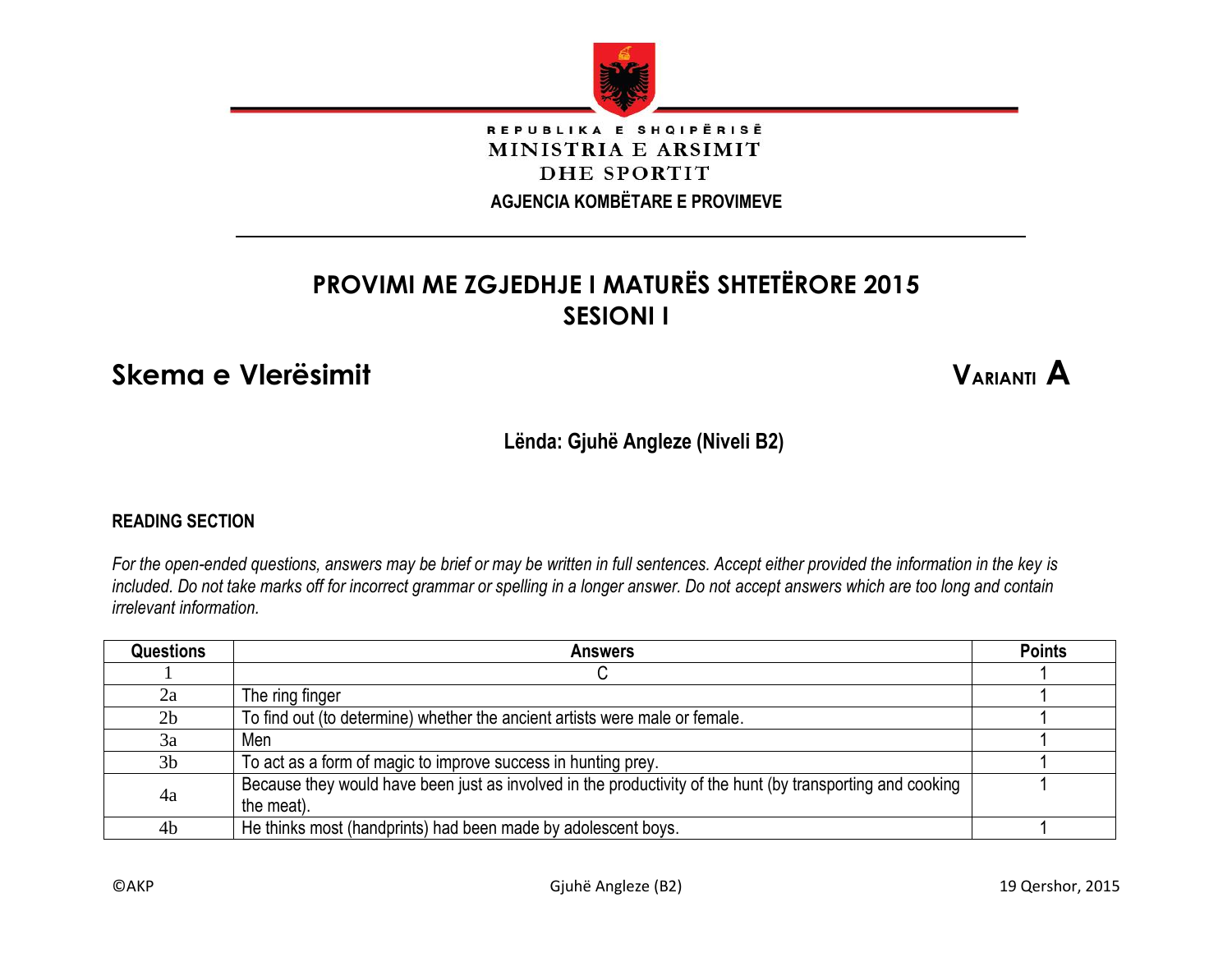| 7a             | <b>IHL 14</b>                                             |  |
|----------------|-----------------------------------------------------------|--|
| 7 <sub>b</sub> | It's a children's video game that features a female hero. |  |
| 8a             | Storm Chasers.                                            |  |
| 8b             | Girls and boys (must have both).                          |  |
| <sub>9</sub> a | Because they are randomly generated.                      |  |
| 9 <sub>b</sub> | Storm Chasers.                                            |  |
| 10             |                                                           |  |

#### **USE OF LANGUAGE SECTION**

| <b>Questions</b> | <b>Answers</b>           | <b>Points</b> |
|------------------|--------------------------|---------------|
| 11               | B                        |               |
| 12               | A                        |               |
| 13               | D                        |               |
| 14               | $\sf B$                  |               |
| 15               | D                        |               |
| 16               | A                        |               |
| 17a              | particularly             |               |
| 17 <sub>b</sub>  | reconsider               |               |
| 17c              | requirements             |               |
| 18a              | looking forward to going |               |
| 18 <sub>b</sub>  | you had better check     |               |
| 18 <sub>c</sub>  | made an impression on    |               |
| 19a              | are                      |               |
| 19 <sub>b</sub>  | have                     |               |
| 19 <sub>c</sub>  | to                       |               |
| 19d              | while/when/as            |               |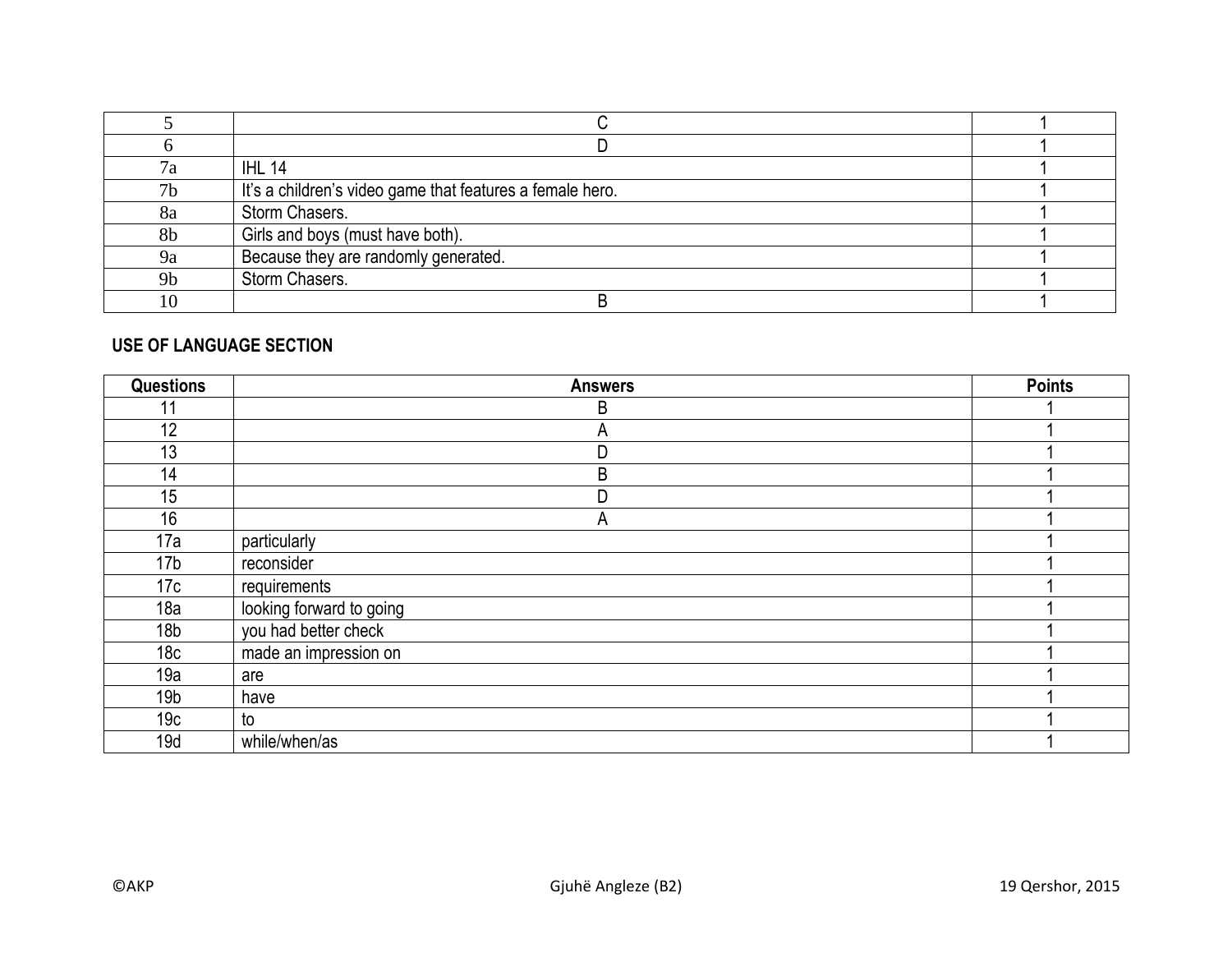#### **WRITING SECTION**

The writing section is scored out of a total of eight points. There are four criteria, each of which receives two points.

Candidates whose writing ability for a criterion is considered to be *below the minimum acceptable standard for B2 Leve*l receive **0 points** for that criterion.

Candidates whose writing ability is judged to be *at the minimum standard for B2* Level receive **1 point** for that criterion.

Candidates whose ability for a criterion is considered to be *above the minimum level for B2* receive **2 points** for that criterion.

The number of points for each criterion is added together to give a total score out of eight.

A successful studen at minimum B2 level:

- Can write an essay or report which develops an argument, giving reasons in support of or against a particular point of view and explaining the advantages and disadvantages of various options.
- Can write clear, detailed descriptions on a variety of subjects related to his/her field of interest.
- Can write a review of a film, book or play.

| <b>Points</b> | <b>Description</b>                  | <b>Topic Development</b>                                                                                                                                             | Organization                                                                                                                                                                                               | Range                                                                                                | <b>Accuracy</b>                                                                                                                                         |
|---------------|-------------------------------------|----------------------------------------------------------------------------------------------------------------------------------------------------------------------|------------------------------------------------------------------------------------------------------------------------------------------------------------------------------------------------------------|------------------------------------------------------------------------------------------------------|---------------------------------------------------------------------------------------------------------------------------------------------------------|
| 0             | <b>Below</b><br>minimum B2<br>level | Text is often irrelevant to<br>the task<br>Text is much too short<br>The topic is not sufficiently<br>developed and little or no<br>supporting detail is<br>provided | Ideas are inadequately<br>organized, which may<br>cause confusion for the<br>reader<br>Only very simple<br>connectors are used, e.g.<br>and, but<br>There is no introduction<br>and conclusion or they are | A limited range of grammar<br>and vocabulary is usually<br>used in attempting to fulfill<br>the task | Frequent errors occur in<br>both simple and complex<br>structures, and often<br>impede communication<br>Vocabulary is sometimes<br>used inappropriately |

## **Writing Descriptors**